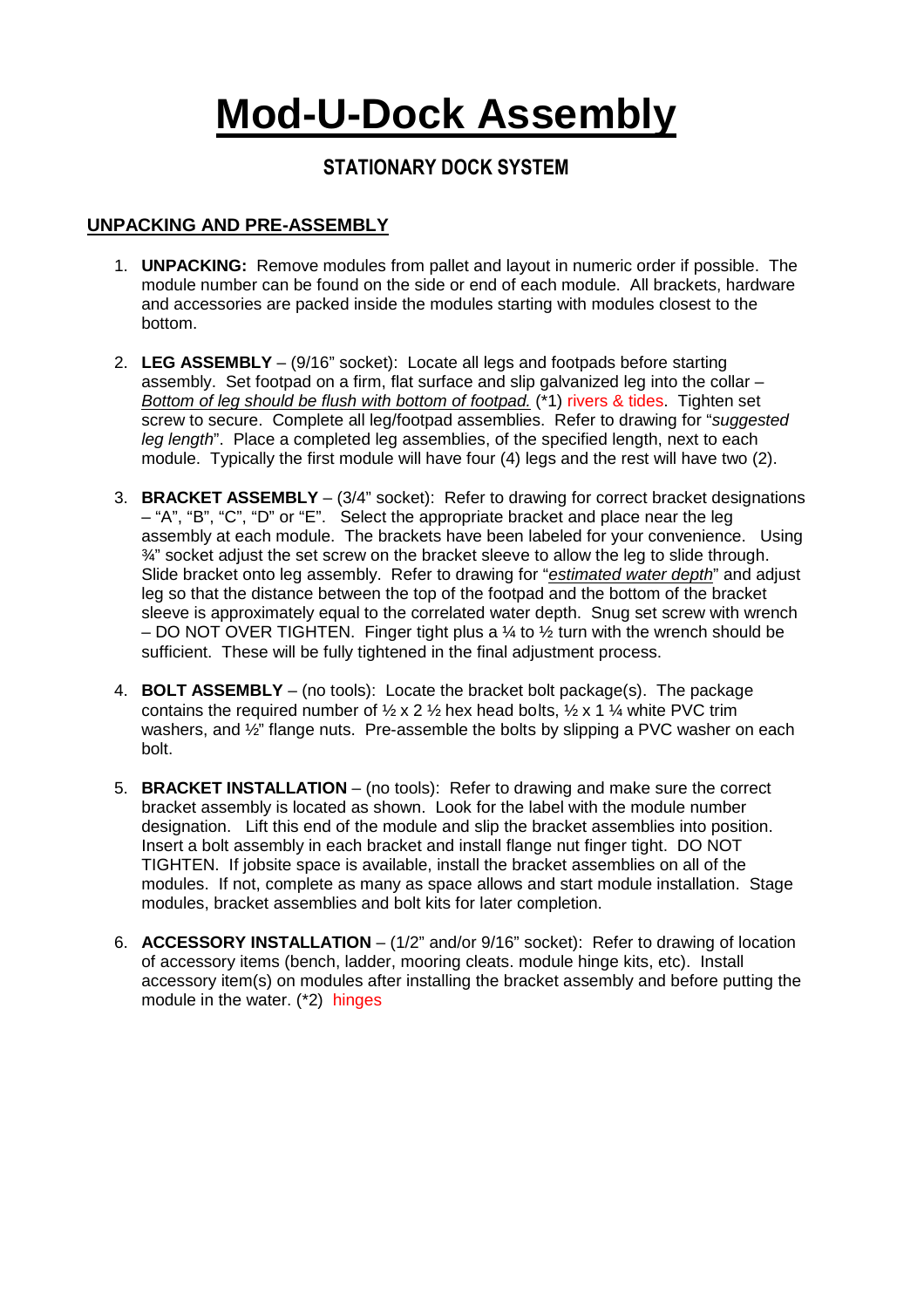## **STATIONARY DOCK**

#### **DOCK INSTALLATION**

- 1. **SHORELINE TRANSITION**  (no tools): If a hinged transition ramp or module with hinge kit is included in the dock package, this will be the second module installed. Stage on shoreline accordingly.
- 2. **FIRST MODULE INSTALLATION**  (no tools): The first module to be installed will be the module with four bracket assemblies. This module will normally have "A" brackets on the shore end and "B" brackets on the outside end. Carry module to the water and position as desired. If a transition ramp or module with hinge kit is being used, be sure to position module to accommodate its proper installation. The module should be reasonably level. At typical installation will have the bottom of the bracket sleeve approximately  $\frac{1}{2}$ " above the water. This dimension will obviously be modified to accommodate unusually high or low water conditions. Using the bottom or the bracket sleeve and the surface of the water as an index eliminates the need for a carpenters level to adjust the dock. If the module is severely out of level or alignment, use the bracket sleeve set screws to adjust. This can be accomplished as follows:
	- With  $\frac{3}{4}$ " wrench in one hand, place one foot on the footpad and use your other hand to support the module. Loosen the set screw and raise or lower the bracket assembly so that the bottom of the bracket sleeve is above the surface of the water approximately ½". Then retighten set screw.
- 3. **SHORELINE TRANSITION INSTALLATION**  (no tools): If a transition ramp or module with hinge kit is used, set the ramp or module in position and align the module hinge barrels to allow for the installation of the stainless steel hinge pin. Adjust module positions as required and double check to make sure the first module is still reasonably level.
- 4. **SECOND AND SUBSEQUENT MODULE INSTALLATION** (no tools): The second module to be installed will be labeled #2 and have 2 bracket assemblies installed on the end with the label. Carry the module into the water legs first and position in front of the first module so that the end without brackets can be inserted into the "B" brackets of the previous section. Adjust the legs if necessary and install bracket bolts with PVC washers. Install flange nut and tighten just finger tight. If height adjustment is required see #1 above. Look for the module with the next number and install it in similar fashion. Continue this process until the dock is completely installed. (\*3) deep water

#### **FINAL ADJUSTMENTS**

1. **RE-LEVEL** – (3/4" socket): depending upon bottom conditions the dock may settle unevenly during the course of installation. We recommend that after the initial installation is complete you walk on the dock to insure it settles completely. Now you can re-level the dock and secure the set screws. Start with the legs closest to shore and work towards the outside end. You should check to make sure the legs are totally plumb at the same time. After leveling a module, the bracket bolts can be tightened as well. Again, just snugly tighten the bracket bolts – the bolt should be through the nut by just a couple of threads. at the shore and If a hinged transition ramp or module with hinge kit is included in the dock package, this will be the second module installed. Stage on shoreline accordingly.